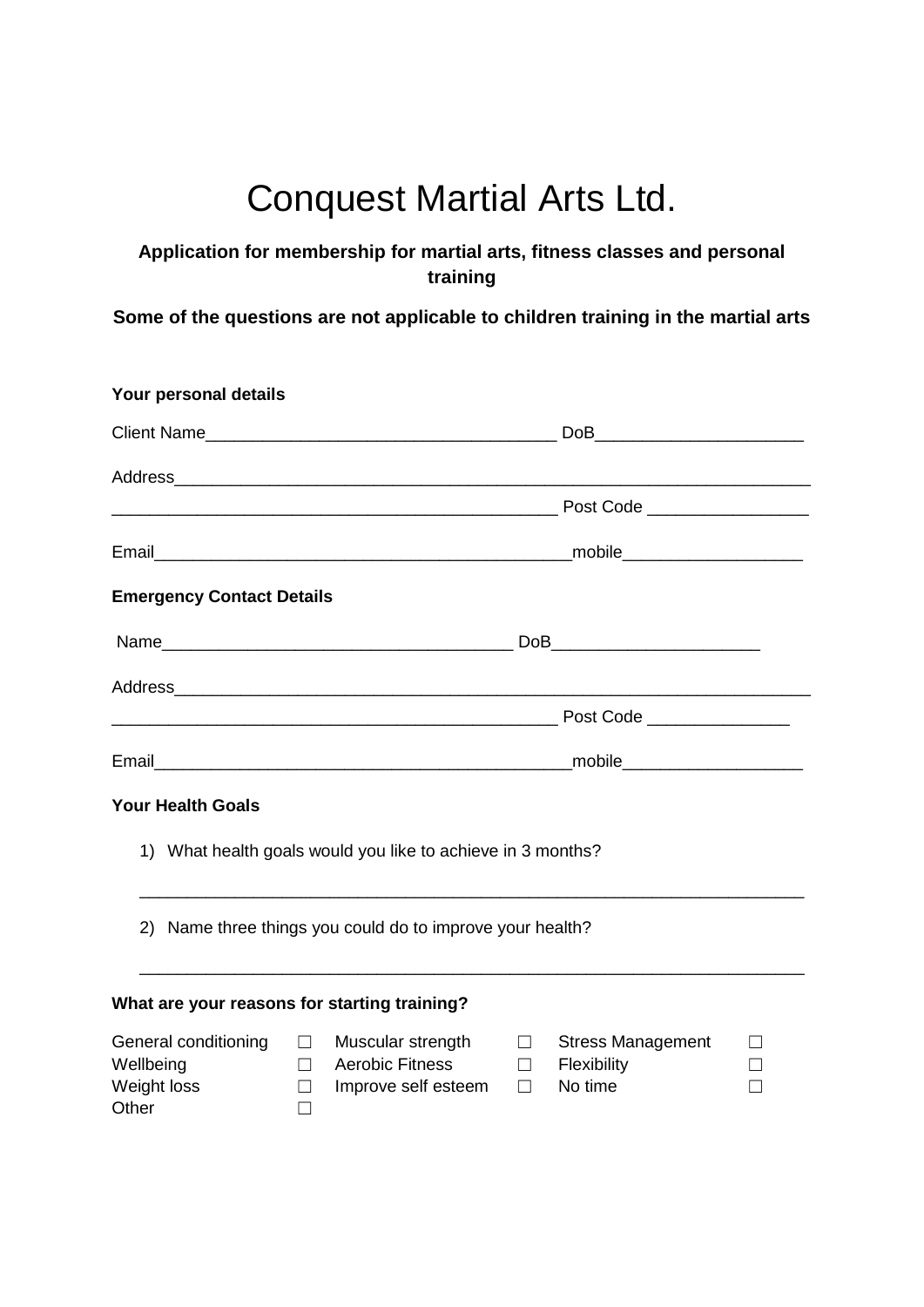### **How would you describe your general health and fitness?**

| Have you ever done any structured exercise? | <b>Yes/No</b> |
|---------------------------------------------|---------------|
| If yes what type of exercise did you do?    |               |

## **Diet and Nutrition**

| On a scale of 1-10 (with 1 being poor and 10 being excellent) how would you assess the                                                   |          |  |  |  |  |  |
|------------------------------------------------------------------------------------------------------------------------------------------|----------|--|--|--|--|--|
| Would you like any help or advice in changing the quality of your eating habits? Yes / No<br>Do you follow any particular diet or eating |          |  |  |  |  |  |
|                                                                                                                                          |          |  |  |  |  |  |
| Do you drink alcohol?                                                                                                                    | Yes / No |  |  |  |  |  |
| Do you smoke?                                                                                                                            | Yes / No |  |  |  |  |  |
| If you answered 'Yes', would you like help or advice to change these habits? Yes / No                                                    |          |  |  |  |  |  |
| <b>Medical History</b>                                                                                                                   |          |  |  |  |  |  |
| Have you had a major illness or injury in the last 5 years                                                                               | Yes / No |  |  |  |  |  |
| If 'Yes' please give                                                                                                                     |          |  |  |  |  |  |
| Are you receiving treatment for any diagnosed medical condition?                                                                         | Yes / No |  |  |  |  |  |
| If 'Yes' please give                                                                                                                     |          |  |  |  |  |  |
| <u> 1989 - Johann Harry Harry Harry Harry Harry Harry Harry Harry Harry Harry Harry Harry Harry Harry Harry Harry</u>                    |          |  |  |  |  |  |

Are you taking any prescription medication? **Yes / No**